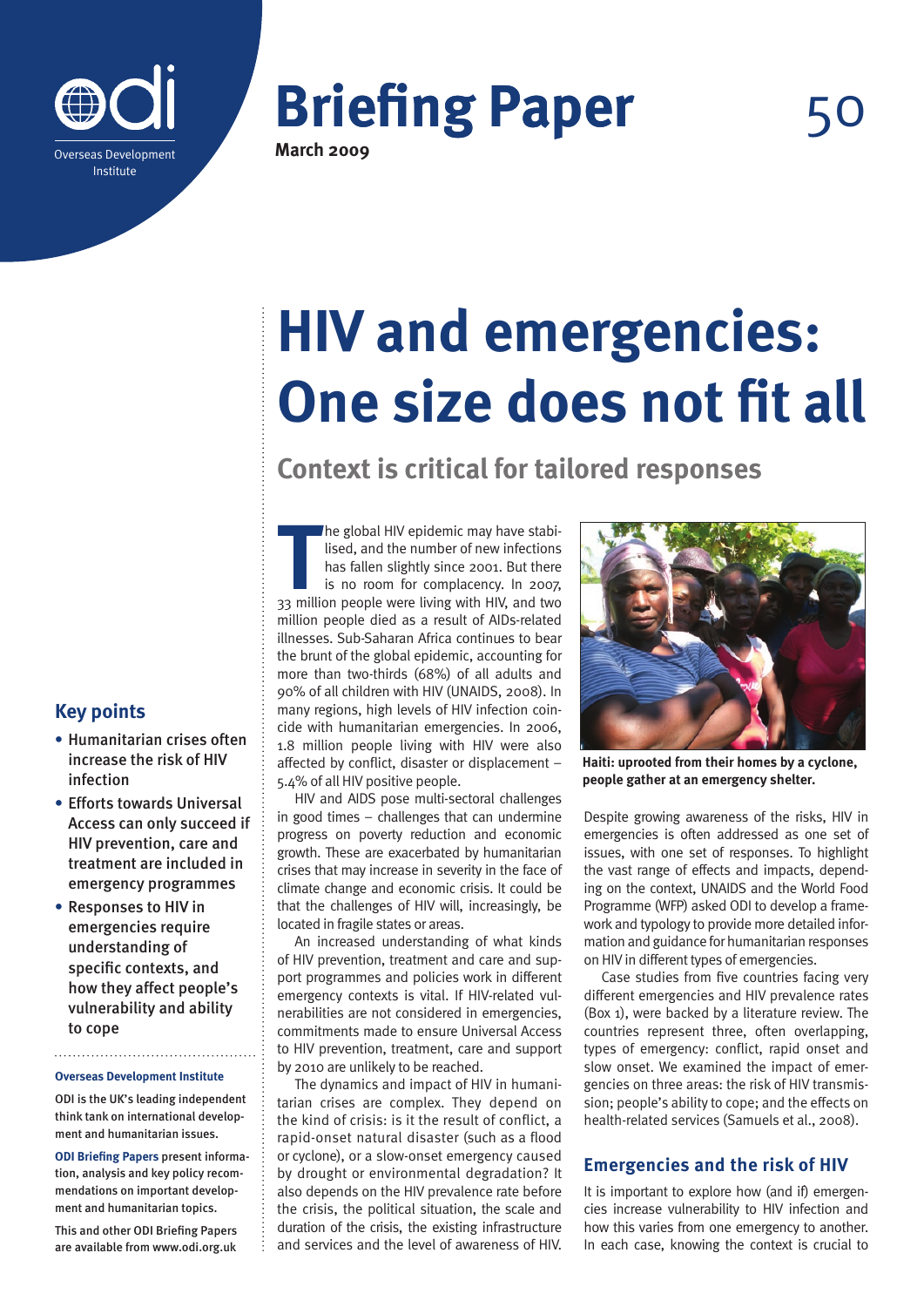#### **Box 1: Country case study contexts**

Sri Lanka has an HIV prevalence of less than 0.1% and has a strong health service, with universal access to free health care. The tsunami of 26 December, 2004, was the largest and most destructive natural disaster in the country's history.

Central African Republic (CAR) has an HIV prevalence rate of 6.2%. Over the past 12 years, CAR has been affected by repeated bouts of armed conflict.

Central Turkana, Northern Kenya, has an HIV prevalence rate of 6.7% and is one of Kenya's least developed areas, with poor infrastructure, social marginalisation, drought, flash floods, high levels of food insecurity, malnutrition and an increasingly mobile population.

Haiti has an HIV prevalence rate of 2.2%, the highest in the Western Hemisphere and the highest rate outside Africa. It has suffered multiple overlapping crises relating to political instability and conflict and natural disasters.

Mozambique has an HIV prevalence rate of 12.5% and one of the highest and fastest-growing HIV epidemics in the world. While recovering from earlier decades of conflict, almost half of its people are affected by drought and flooding.

> understanding the extent to which this can lead to new HIV infections. Sexual and gender-based violence often increases during and after conflicts. In Haiti, rape increased during the conflict and political unrest from already high levels. A 23-year old woman said: '*that's what happens here, you just have to accept it, they will organise themselves, they will take out a knife, so you can't do anything about it. It can be several men, even 10 ... Victims will come to the hospital but will come late, as it is shameful to be raped.*' Similar stories are told in other conflict-affected countries.

> While rape increases the risk of an individual woman contracting HIV, a recent review of HIV prevalence in seven conflict-affected countries in sub-Saharan Africa (Spiegel et al., 2007) found insufficient evidence that displacement and wide-scale rape increased HIV prevalence across an entire population. The Haiti case study bore this out: sexual violence and conflict do not mean increased prevalence. Here, prevalence remains relatively low, and fell between 2003 and 2005, though this could reflect changes in measurement methodology. This is not to belittle the trauma of rape, or the long-term impact on victims. But more research is needed on the factors that lead to a significant increase in HIV prevalence, such as the kind of HIV epidemic, levels of mobility and interaction between groups. Increased understanding could lead to more appropriate policies and programmes, such as increased access to post-rape counselling and post-exposure prophylaxis (PEP).

> The use of sex as a survival strategy and bargaining tool is well known in conflicts, particularly where people are forced from their homes. Women may be forced to engage in sex to secure their livelihood or that of their family, or in return for safe passage, food, shelter or other resources. In the Central African Republic (CAR), researchers found commercial sex work becoming more common. The deteriorating economy pushes young women and girls into patterns of sex work that expose them to HIV infection. Commercial sex workers find themselves competing

for fewer clients and, with condoms unavailable and higher payment on offer for unprotected sex, the risk of HIV infection also increases. There is, therefore, evidence of greater risk of contracting HIV during conflicts because of the general breakdown in services and livelihoods, which leads to more transactional sex, rather than increased sexual violence *per se*.

During rapid-onset disasters, destitution, displacement and loss of income expose populations, particularly women and girls, to the risk of sexual exploitation to meet their most basic needs. However, in the Haiti and Mozambique case studies, there was no evidence that sexual or gender-based violence was a major problem in evacuation shelters or had increased as a result of natural disasters. But consensual sex, and 'transactional' sex increased. In Sri Lanka the term 'tsunami babies' was coined to indicate an increase in sexual activity. More sexual relationships can lead to greater risk of HIV transmission, particularly where condoms are not available.

Existing sex work patterns changed in response to rapid-onset natural disasters. In Mozambique, more sex workers arrived from outside the affected area, attracted by the growing number of humanitarian workers and transporters, such as truck drivers. In tsunami-affected Sri Lanka, there were reports of sex work declining in some areas and increasing in others, depending on the location and the amount of time that had elapsed since the tsunami. In Sri Lanka (Box 1), with a low HIV-prevalence rate, relatively low HIV awareness and high levels of stigma (Samuels et al., 2008), the ways in which sex work affects new infections is complex. While high levels of stigma and low awareness may stop people going for HIV-testing, low prevalence could reduce the risks of infection. Again, context is vital.

In slow-onset emergencies, such as those in northern Kenya and southern Mozambique, the effects of drought have pushed many young women into sex work for survival, also putting them at risk of HIV infection. New entrants into commercial sex work and those already working are increasingly vulnerable as, with more competition for clients, they are less likely to use condoms. '*If we miss clients, then that is a drought to us …,*' said a sex worker in Kenya. '*but during droughts we have few clients and getting money is difficult, so condom use is unlikely. When many clients are available we use condoms ... if somebody refuses to put one on you are assured of getting another client.*' With fewer local clients available, women sex workers in Turkana move to the main highways and peri-urban settlements to find truck driver clients. Once again, HIV is a risk in a context where different high-risk groups come together in areas of high HIV prevalence and in a situation in which prolonged drought has exhausted traditional coping mechanisms.

#### **Resilience and coping**

How do people cope in emergencies? And how does this coping affect the risks of HIV infection? People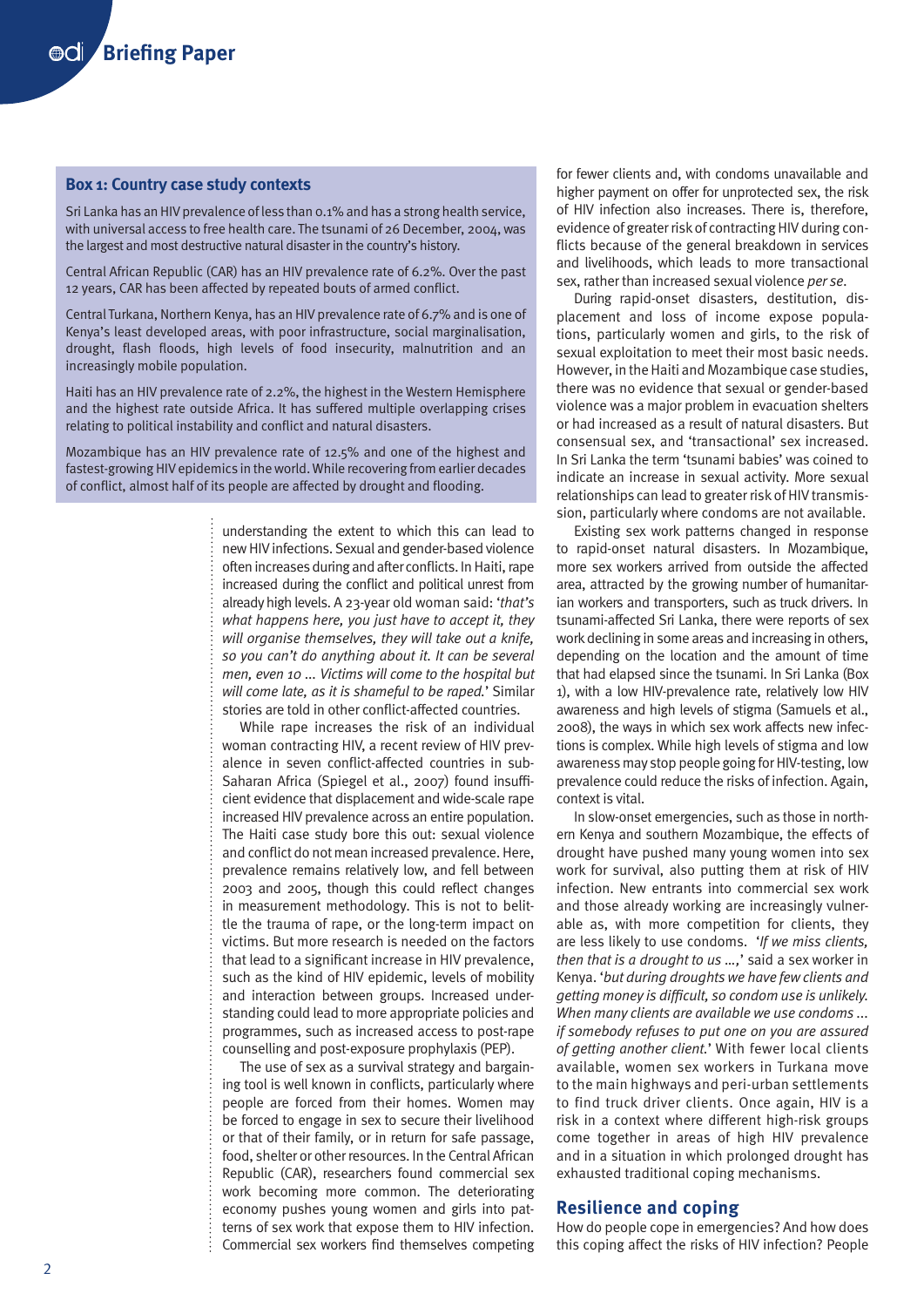living with HIV are often less able to cope and may remain in a 'micro-emergency', while HIV-negative people manage to pull themselves out of trouble. Networks of families, friends and neighbours (social capital) are key to coping in an emergency. In Haiti, people reported staying with neighbours and relatives, but this is a short-term solution, as it puts pressure on their hosts. For those with HIV, this coping strategy is often threatened by stigma, undermining their resilience and ability to recover.

One way in which people cope, especially during conflicts and slow-onset natural disasters, is to cut back on food consumption levels and dietary diversity, relying on drought-resistant or wild foods, or going for long periods without any food. In CAR, for example, the quality and quantity of people's diets had been affected by the conflict, with people eating mainly tubers, and few cereals or meat. This means that people who are already weak, with compromised immune systems, become even weaker and less able to resume livelihood activities.

As we have seen, it is common for women to resort to transactional sex as a coping strategy in all emergency contexts.

A common coping strategy in all kinds of emergencies is fleeing conflict areas and, therefore, uprooting families. In response to insecurity in CAR, for example, people seek refuge in remote rural areas, in neighbouring towns or even in neighbouring countries. In such situations, people may have little or no access to health and other services.

In rapid-onset natural disasters, such as those in Haiti, Mozambique and Sri Lanka, many people, including those living with HIV, take shelter in schools, churches, and unused hospitals, but these temporary shelters may be unable to provide adequate food, water or sanitation. Again, such a coping strategy may increase the likelihood of the spread of disease, which, in turn, has a greater impact on those already weakened by HIV.

Many countries face repeated cyclones and storms (e.g. Haiti) and 'on and off' conflicts. People have to flee from their homes time and again, with each upheaval reducing their ability to withstand shocks, stress and trauma. Ultimately, all of their coping mechanisms could fail. It appears more difficult for those living with HIV to recover in any type of emergency, and this may be particularly the case in slow-onset natural disasters. The longer the emergency lasts, the harder it is for them to regain their health and their assets. At the same time, they face the stigma associated with being HIV positive. In northern Kenya in particular, the research shows that they were unable to re-engage in economic activities, as they lacked the necessary assets, well-being and supportive social networks.

### **Health-related services**

In conflicts, the reluctance of health staff to be posted to danger zones, and the difficulties patients face in reaching health providers, makes access to services

very problematic. Research in various countries, including CAR and Haiti, shows that access to health services during and after conflicts is limited, including: access to condoms and family planning services; treatment of sexually-transmitted infections (STIs); access to medicines; and access to post-rape care such as post-exposure prophylaxis (PEP).

Conflict-affected communities were, until a few years ago, excluded from international discourse on, and funding for, AIDS care and treatment. This stemmed from a perception that access to antiretroviral treatment (ART) requires a stable health infrastructure – often lacking in politically unstable countries. Refugees, however, often live for years in relatively stable settings in their host countries. Even in less stable settings, the increase in a person's resistance to ART though stopping and starting therapy is seen by many as no more of a risk for conflict-affected populations than for other populations. This has been borne out by the work of Médecins sans Frontières in the Democratic Republic of Congo. The Haiti case study also confirms that ART is possible during conflict and political violence: the main hospital providing ART closed for only a few days during the violence and had stringent contingency plans to ensure that access to ART was not disrupted.

When it comes to rapid-onset natural disasters, research in Mozambique and Haiti found that flooding itself had little impact on health service provision. In Mozambique, most health care during the 2006 flooding was provided by existing local health facilities, and condoms were available in health centres after an initial shortage. The disruption to the level of care for people living with HIV was minimal, as the level was already low in most communities. Those people who were already on ART lived near the district centre, where HIV treatment is focused, and were not displaced. The few displaced people on ART were able to continue treatment through the efforts of health workers and activists.

In Sri Lanka, the tsunami washed away stocks of drugs and medical equipment, damaged infrastructure and affected health care personnel, but the provision of general health services continued, thanks to a health service that was well-established before the emergency. In this low-prevalence setting, very few people on ART were affected by the tsunami and it was possible to continue their treatment without any disruption. A review of the impact of the tsunami on people living with HIV in Indonesia, Sri Lanka, Thailand and India found that most of those interviewed first became aware of their HIV status as a result of the emergency health services provided after the tsunami (ANP+, 2007).

In recent decades, southern and eastern Africa has been vulnerable to drought and resulting food shortages and famines. The scale of the HIV epidemic in this region has exacerbated the impact of these problems. Countries face critical national-level inequalities in access to health and other basic services, with rural areas often the most neglected and the hardest hit by  $\frac{1}{2}$